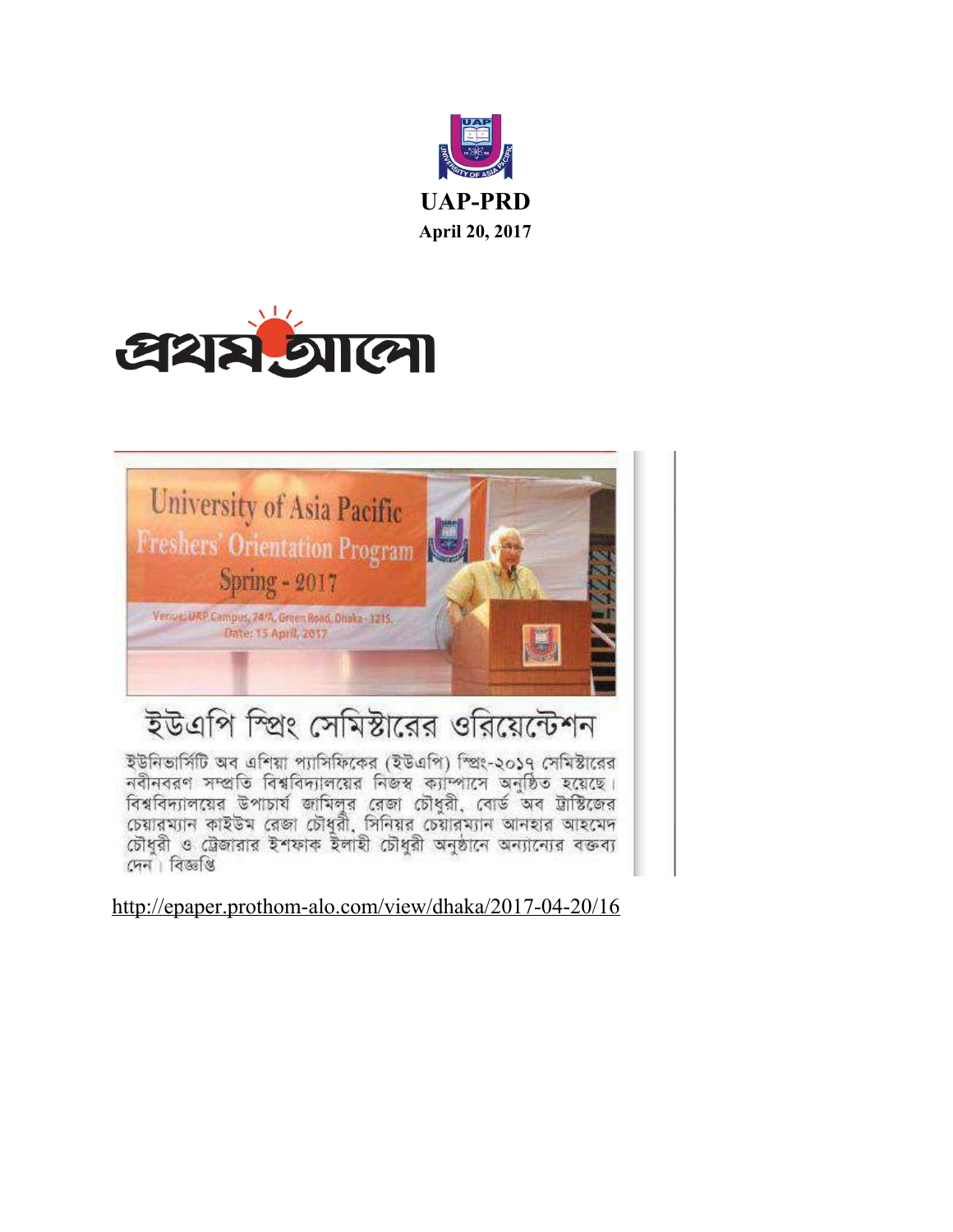

## **UAP holds orientation programme for Spring '17**

The orientation programme for the students of newly enrolled students of Spring '17 was held at UAP permanent campus on April 15, 2017.

Prof. Dr. Jamilur Reza Choudhury, VC, UAP was the chief guest and delivered his welcome speech for newly enrolled students. In his remarks, he advised the freshers not to involve in unethical activities and give utmost priority on their studies.

Among others, Qayum Reza Chowdhury, Chairman, BOT, Anhar A. Chowdhury, Sr. Vice Chairman, BOT, Air Commodore (Retd.) Ishfaq Ilahi Choudhruy, Treasurer and two alumni members addressed the programme.

Prof. Dr. M. R. Kabir, Pro-VC, Heads and faculty members of the departments also attended the function.

<http://www.thedailystar.net/shout/bulletin-board/bulletin-board-1396882>

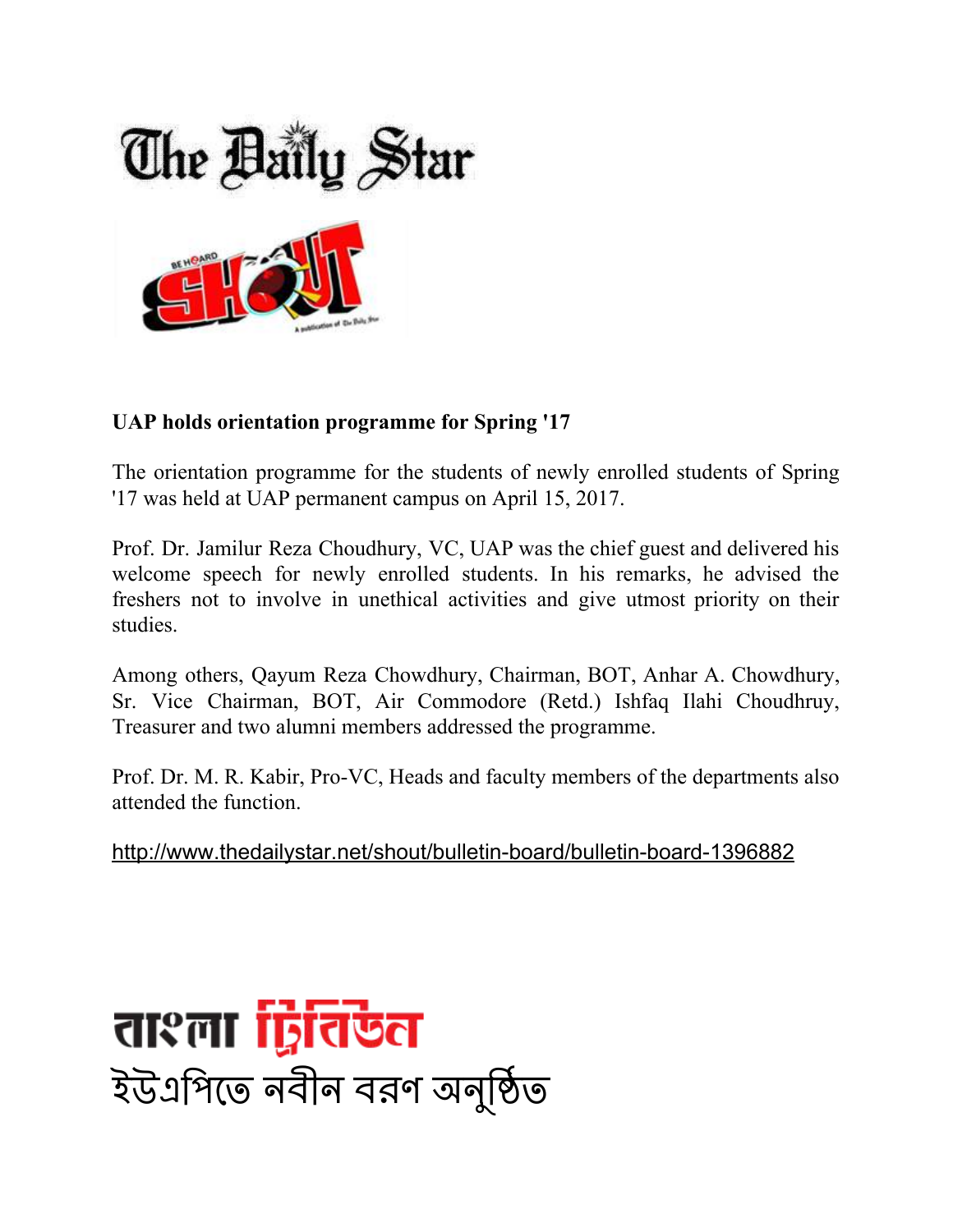বিশ্ববিদ্যালয় প্রতিনিধি১৪:৩৬, এপ্রিল ১৭, ২০১৭



রাজধানী ঢাকার গ্রিনরোডে অবস্থিত ইউনিভার্সিটি অব এশিয়া প্যাসিফিকে স্প্রিং সেমিস্টার ২০১৭ তে ভর্তি হওয়া শিক্ষার্থীদের নবীন বরণ অনুষ্ঠিত হয়েছে। বিশ্ববিদ্যালয়ের নিজস্ব ক্যাম্পাসের প্লাজাতে আয়ােজিত এই অনষ্ঠানে অংশগ্রহণ করেন প্রায় এক হাজার শিক্ষার্থী এবং তাদের অভিভাবকরা। অনুষ্ঠানটি উপস্থাপনা করেন বিজনেস এডমিনিস্ট্রেশন ডিপার্টমেন্টের লেকচারার তাহমিম সিদিকি এবং লেকচারার সামিরা সাহেল। অনুষ্ঠানে বিশ্ববিদ্যালয়ের ট্রাস্টি বোর্ডের সদস্যরা ছাড়াও বিশ্ববিদ্যালয়ের উপাচার্য অধ্যাপক ড. জামিলুর রেজা চৌধুরী এবং উপ-উপাচার্য অধ্যাপক ড. এম আর কবির উপস্থিত ছিলেন। নবীন বরণ অনুষ্ঠানে নতুন শিক্ষার্থী এবং তাদের অভিভাবকদের উদ্দেশ্যে বক্তব্য রাখেন উপাচার্য অধ্যাপক ড. জামিলুর রেজা চৌধুরী, ট্রাস্টি বোর্ডের চেয়ারম্যান কাইয়ুম রেজা চৌধুরী, ভাইস চেয়ারম্যান আনহার আহমেদ চৌধুরী ও বিশ্ববিদ্যালয়ের ট্রেজারার অবসরপ্রাপ্ত এয়ার কমােডাের ইসফাক এলাহী চৌধুরী। এ সময় অন্যান্যের মধ্যে আরও বক্তব্য রাখেন বিশ্ববিদ্যালয়ের আর্কিটেকচার ডিপার্টমেন্টের প্রাক্তন শিক্ষার্থী আরোহী রায় এবং বিজনেস এডমিনিস্ট্রেশন ডিপার্টমেন্টের শিক্ষার্থী সাদমান সৌমিক অনিক।

[http://www.banglatribune.com/my-campus/news/198909/%E0%A6%87%E0%A6%89%E0%A6](http://www.banglatribune.com/my-campus/news/198909/%E0%A6%87%E0%A6%89%E0%A6%8F%E0%A6%AA%E0%A6%BF%E0%A6%A4%E0%A7%87-%E0%A6%A8%E0%A6%AC%E0%A7%80%E0%A6%A8-%E0%A6%AC%E0%A6%B0%E0%A6%A3-%E0%A6%85%E0%A6%A8%E0%A7%81%E0%A6%B7%E0%A7%8D%E0%A6%A0%E0%A6%BF%E0%A6%A4) [%8F%E0%A6%AA%E0%A6%BF%E0%A6%A4%E0%A7%87-%E0%A6%A8%E0%A6%AC](http://www.banglatribune.com/my-campus/news/198909/%E0%A6%87%E0%A6%89%E0%A6%8F%E0%A6%AA%E0%A6%BF%E0%A6%A4%E0%A7%87-%E0%A6%A8%E0%A6%AC%E0%A7%80%E0%A6%A8-%E0%A6%AC%E0%A6%B0%E0%A6%A3-%E0%A6%85%E0%A6%A8%E0%A7%81%E0%A6%B7%E0%A7%8D%E0%A6%A0%E0%A6%BF%E0%A6%A4) [%E0%A7%80%E0%A6%A8-%E0%A6%AC%E0%A6%B0%E0%A6%A3-%E0%A6%85%E0](http://www.banglatribune.com/my-campus/news/198909/%E0%A6%87%E0%A6%89%E0%A6%8F%E0%A6%AA%E0%A6%BF%E0%A6%A4%E0%A7%87-%E0%A6%A8%E0%A6%AC%E0%A7%80%E0%A6%A8-%E0%A6%AC%E0%A6%B0%E0%A6%A3-%E0%A6%85%E0%A6%A8%E0%A7%81%E0%A6%B7%E0%A7%8D%E0%A6%A0%E0%A6%BF%E0%A6%A4) [%A6%A8%E0%A7%81%E0%A6%B7%E0%A7%8D%E0%A6%A0%E0%A6%BF%E0%A6%](http://www.banglatribune.com/my-campus/news/198909/%E0%A6%87%E0%A6%89%E0%A6%8F%E0%A6%AA%E0%A6%BF%E0%A6%A4%E0%A7%87-%E0%A6%A8%E0%A6%AC%E0%A7%80%E0%A6%A8-%E0%A6%AC%E0%A6%B0%E0%A6%A3-%E0%A6%85%E0%A6%A8%E0%A7%81%E0%A6%B7%E0%A7%8D%E0%A6%A0%E0%A6%BF%E0%A6%A4) [A4](http://www.banglatribune.com/my-campus/news/198909/%E0%A6%87%E0%A6%89%E0%A6%8F%E0%A6%AA%E0%A6%BF%E0%A6%A4%E0%A7%87-%E0%A6%A8%E0%A6%AC%E0%A7%80%E0%A6%A8-%E0%A6%AC%E0%A6%B0%E0%A6%A3-%E0%A6%85%E0%A6%A8%E0%A7%81%E0%A6%B7%E0%A7%8D%E0%A6%A0%E0%A6%BF%E0%A6%A4)